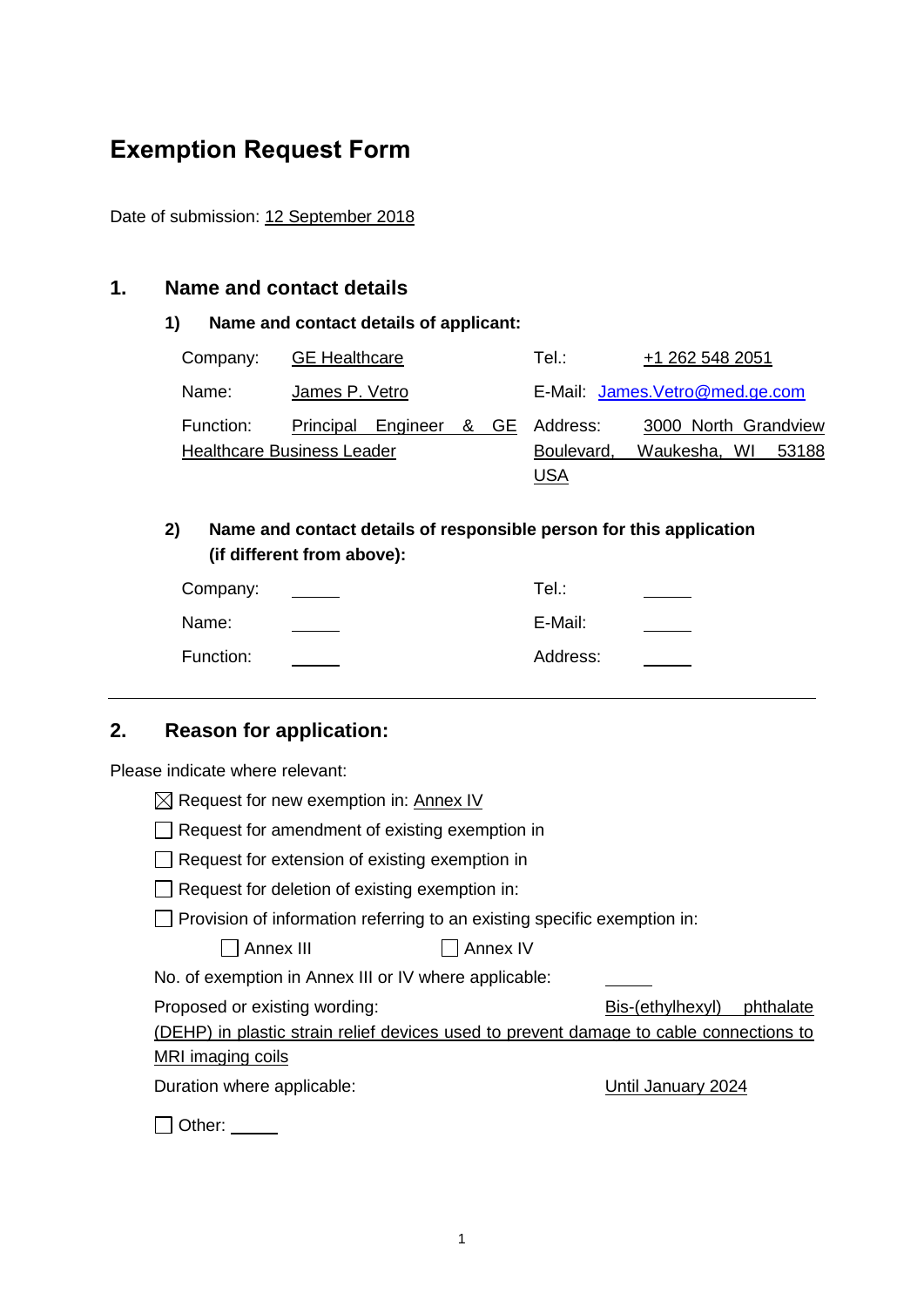## **3. Summary of the exemption request / revocation request**

GE Healthcare requests an exemption to extend the time period to replace the existing materials of MRI coil cable strain reliefs and for designing strain reliefs with an alternative material and design modifications required to attain adequate performance with the new design. Tests using alternative materials show that this would either fail in service much sooner than currently used materials and so would be unreliable or could adversely affect image quality. There would also be negative health and socioeconomic impacts without this exemption that are explained in section 6 of this request.

# **4. Technical description of the exemption request / revocation request**

#### **(A) Description of the concerned application:**

1. To which EEE is the exemption request/information relevant?

Name of applications or products: Magnetic Resonance Imaging (MRI) send and receive coils

a. List of relevant categories: (mark more than one where applicable)

| $\Box$ 1 | $\vert$   7   |
|----------|---------------|
| $\Box$ 2 | $\boxtimes$ 8 |
| $\Box$ 3 | $\Box$ 9      |
| $\Box$ 4 | $\Box$ 10     |
| $\Box$ 5 | $\Box$ 11     |
| $\Box$ 6 |               |

- b. Please specify if application is in use in other categories to which the exemption request does not refer: \_\_\_\_\_
- c. Please specify for equipment of category 8 and 9:

The requested exemption will be applied in

 $\Box$  monitoring and control instruments in industry

 $\Box$  in-vitro diagnostics

 $\boxtimes$  other medical devices or other monitoring and control instruments than those in industry

2. Which of the six substances is in use in the application/product?

(Indicate more than one where applicable)

| l IPb                         | l I Cd | l I Ha |  | $\Box$ Cr-VI $\Box$ PBB $\Box$ PBDE              |
|-------------------------------|--------|--------|--|--------------------------------------------------|
| $\boxtimes$ DEHP              |        |        |  |                                                  |
| 3. Function of the substance: |        |        |  | DEHP is added to polymers to provide flexibility |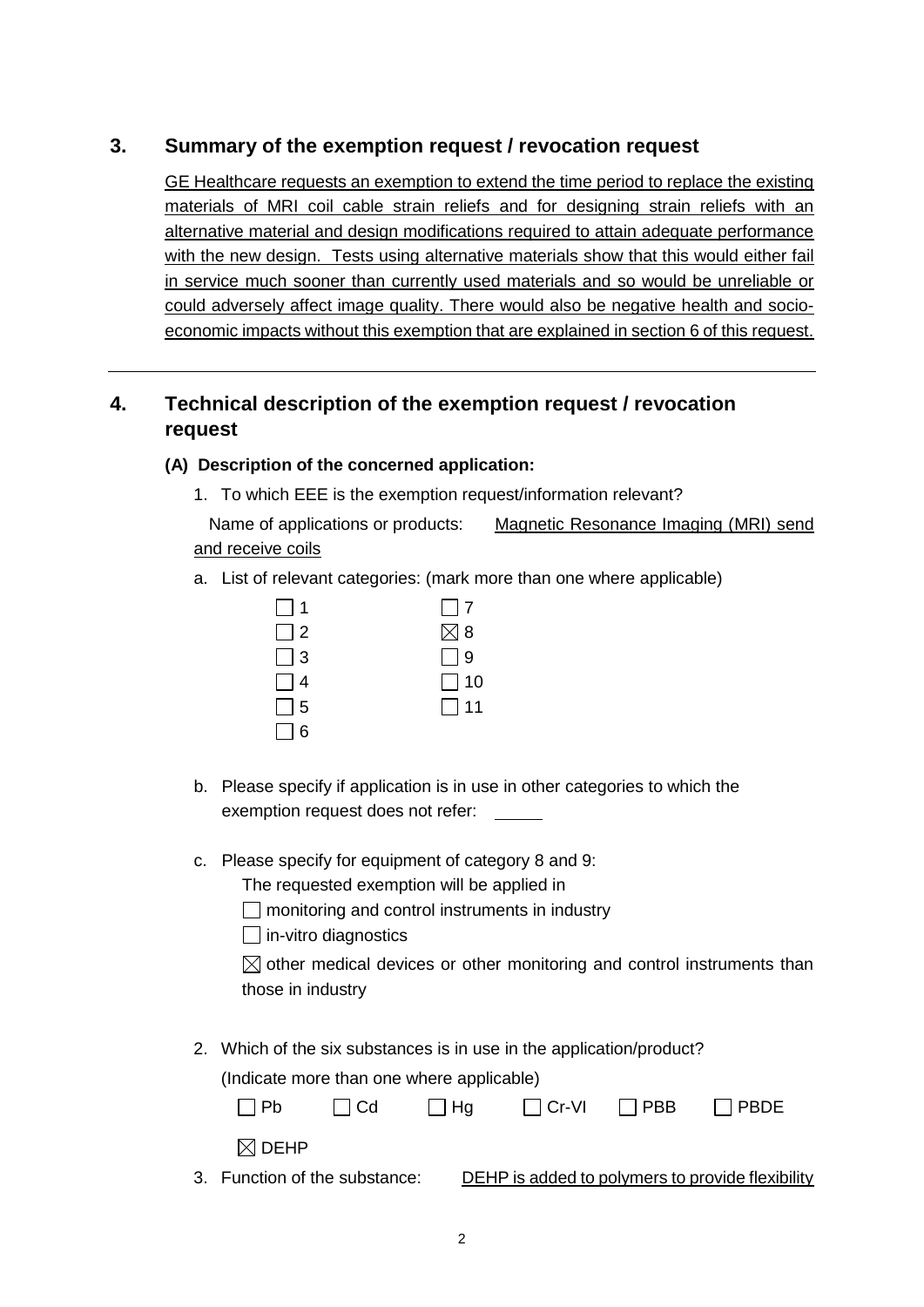- 4. Content of substance in homogeneous material (%weight):  $10-50\%$
- 5. Amount of substance entering the EU market annually through application for which the exemption is requested: 40 kg DEHP annually.

Please supply information and calculations to support stated figure

The calculation method includes confidential information and so has been submitted separately.

6. Name of material/component: Bis-(ethylhexyl) phthalate (DEHP) is an additive in flexible PVC polymers, which is used as strain relief boots. An example is shown below in [Figure 1.](#page-3-0)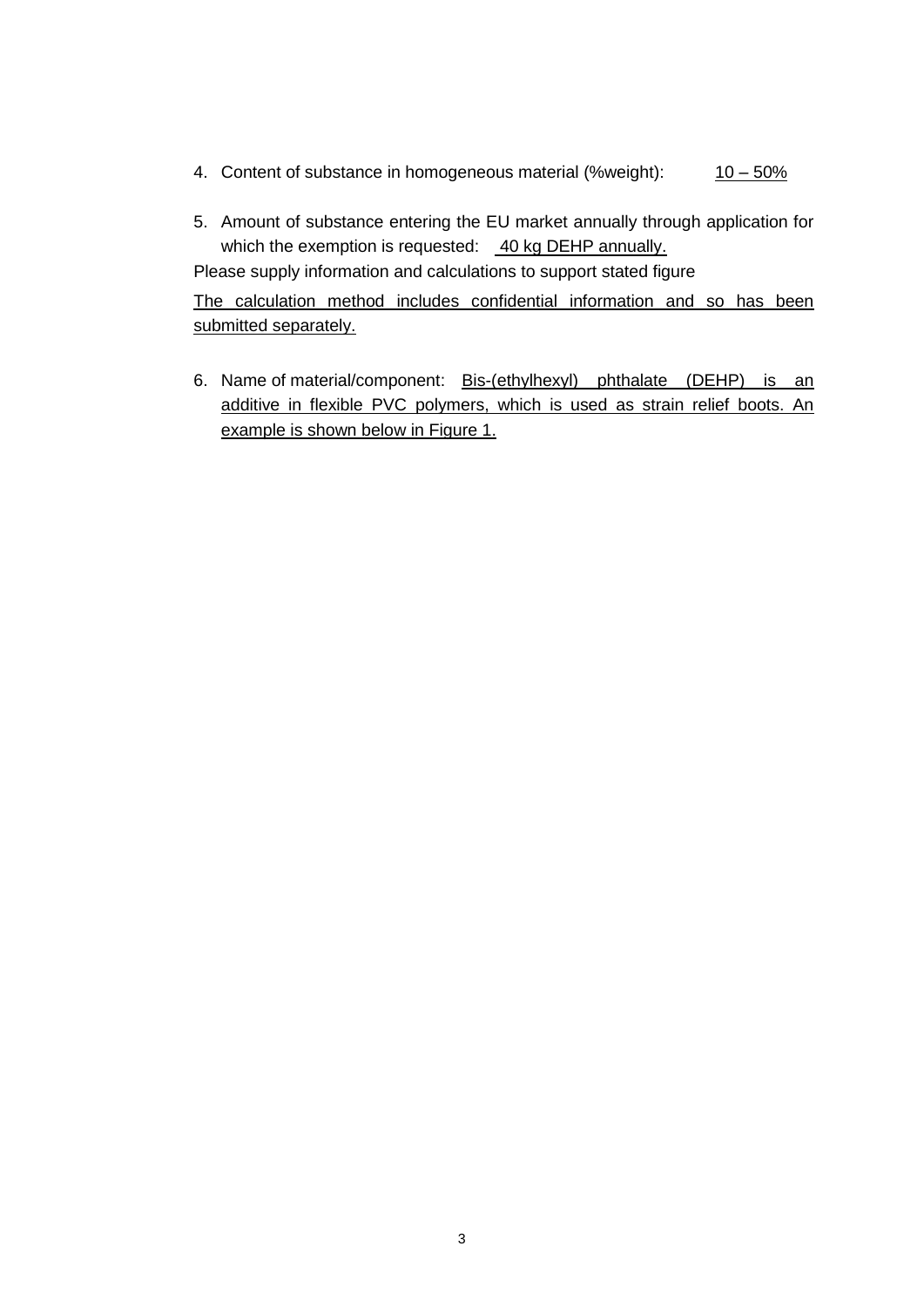

Figure 1. MRI coil for imaging shoulders. These connect to the MRI via the four strain relief boots shown above (circled in red).

- <span id="page-3-0"></span>7. Environmental Assessment:
	- LCA: □ Yes  $\overline{\boxtimes}$  No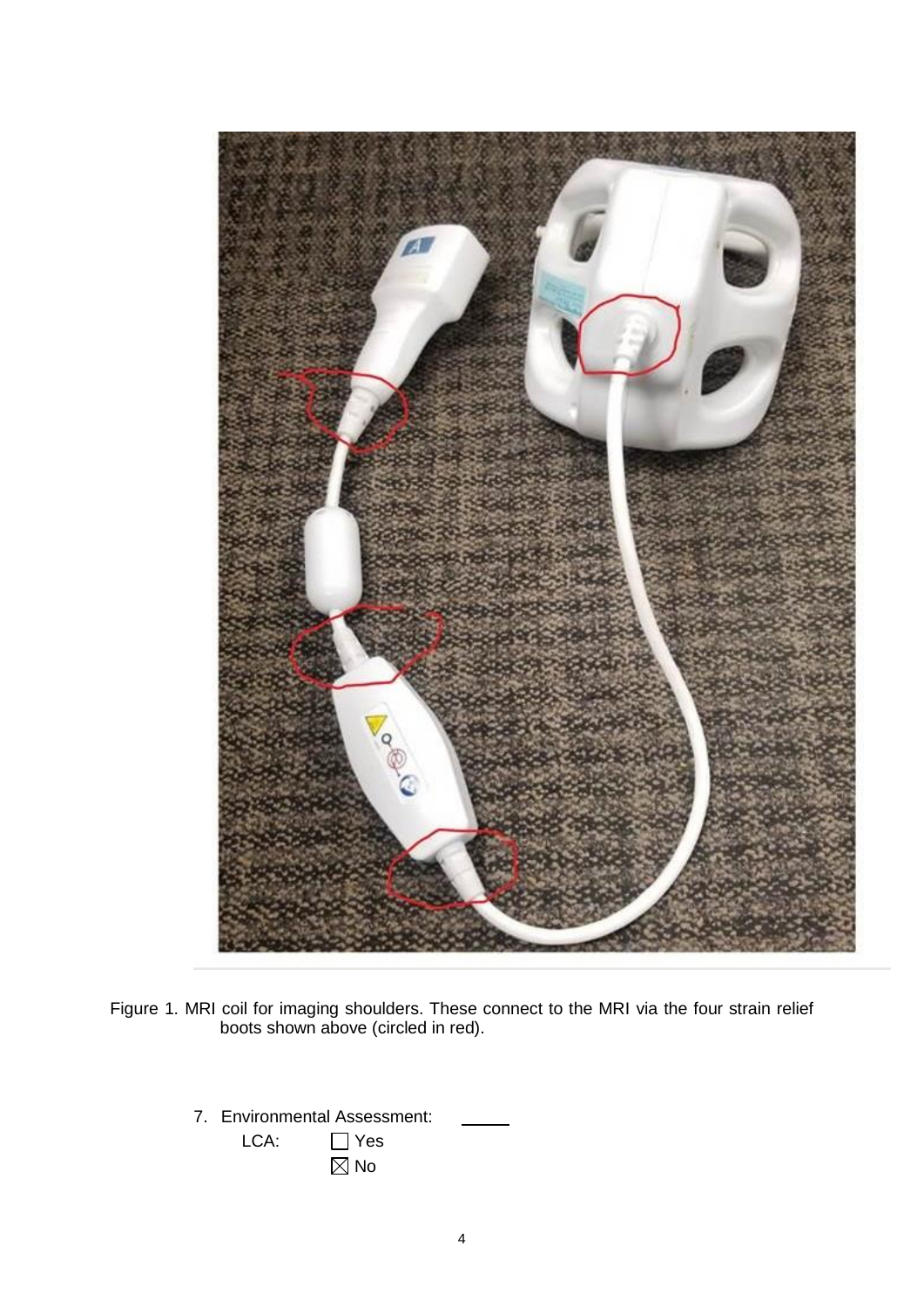**(B) In which material and/or component is the RoHS-regulated substance used, for which you request the exemption or its revocation? What is the function of this material or component?**

MRI are large very complex medical devices that are used to obtain three-dimensional images of parts of the human body including soft tissue, internal organs, muscles and blood vessels. MRI images are obtained by exposing patients to very high strength magnetic fields and radio frequency (RF) signals. The RF electric field interacts with protons in molecules of the patient's body which emit weak RF signals that are detected by specially designed receive coils. The received signal is used to generate the image. Many hundreds of different types of receive coils are made for imaging specific parts of the body and each type of MRI uses its own types of receive coil. Receive coils are made, for example, for shoulders (as shown above), heads, hands, heads, feet, etc. The receive coils are connected via cables to the MRI and the coil itself is placed on the skin of the patient.

It is important that the materials used for coils, including cables and strain reliefs do not adversely affect image quality. MRI functions by detecting protons (hydrogen atoms in molecules of the human body) and so will be sensitive to protons in coils and strain reliefs that are close to the patient. Coils, strain reliefs and cables are designed to minimise any effect on image quality, but choice of polymers and additives in polymers can affect image quality if these have strong proton signals.

Medical devices that are used in physical contact with patients' skin must meet a range of criteria as explained below in 4 (C).

MRI and the associated coils are long-lifetime products that must be very reliable because if a part were to fail so that it is not possible to use the MRI or a coil, the patient who may be very ill, could not be treated. Where flexible cables are attached to rigid electrical components such as shown above in [Figure 1,](#page-3-0) they will flex repeatedly in use. Repeated flexing will cause both the electrical insulation and the internal copper wires to fracture as a result of mechanical fatigue. This will cause the coil to fail and not be usable. This failure mode is commonly prevented in many types of electrical equipment including MRI coils using flexible plastic components that limit flexing movement. These are often referred to as strain relief boots. There are many designs on the market, but the important property is that the wire can flex for sufficient times without fracture during the expected lifetime of the equipment. By reducing the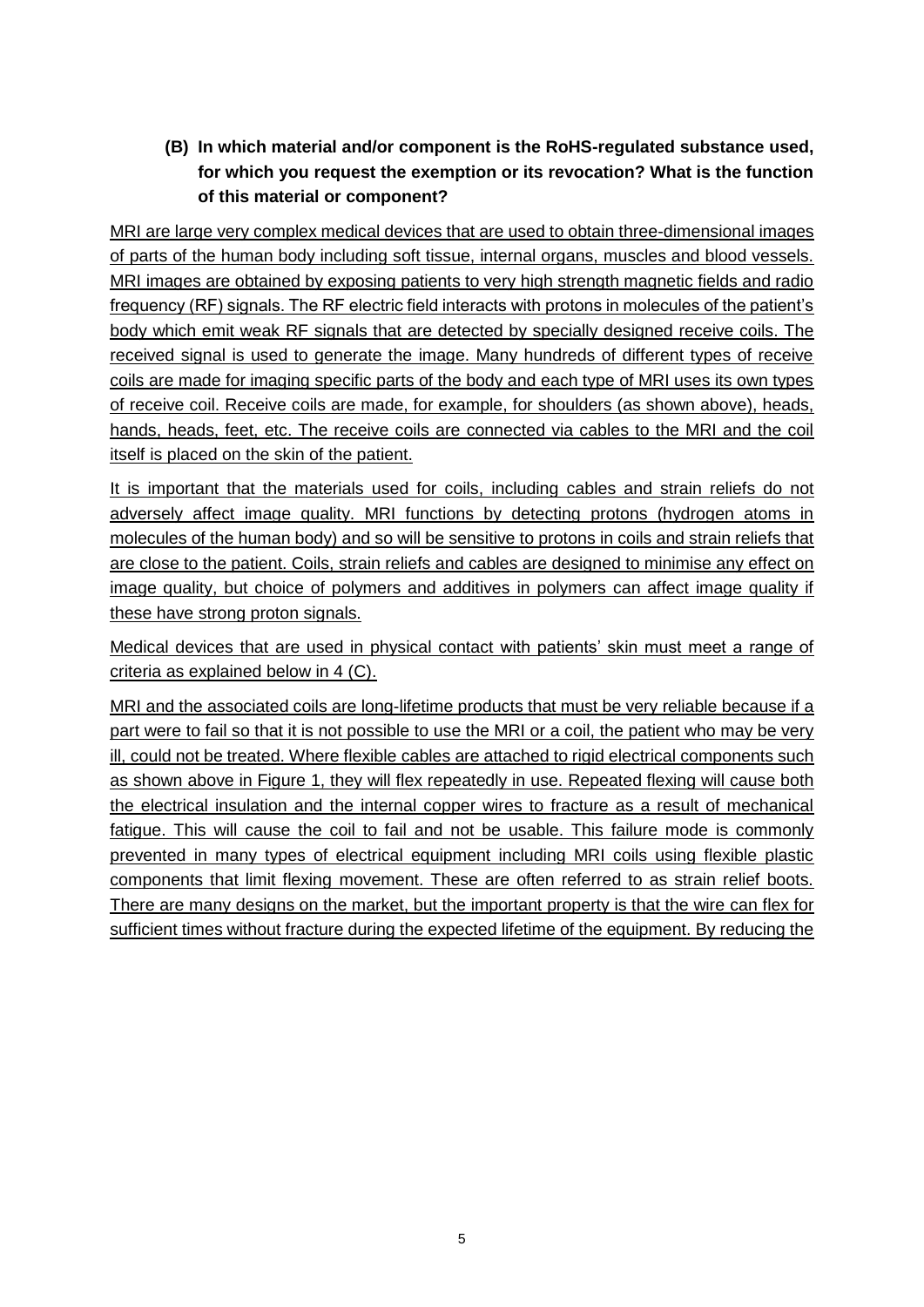angle of movement of the wire where it connects to the rigid connector (see below), this greatly extends the lifetime of the cable and its connection.





**(C) What are the particular characteristics and functions of the RoHS-regulated substance that require its use in this material or component?**

All of the following are required:

- The polymer plus all additives including the plasticiser must be acceptable for use in medical devices. New materials must comply with biocompatibility requirements according to ISO 10993 "Biological evaluation of medical devices", before they can be used.
- Lifetime of at least 8 years of frequent use and without failures. This is on average equivalent to 30,000 repetitive bend cycles
- Must not affect MRI image quality, so must be non-magnetic and have a proton signal emission material / air ratio as low as possible, ideally <1.2, but must be <4.0 when within the imaging zone (i.e. strain reliefs that are attached to coils)
- Coil assemblies must not be damaged when a patient has to be rapidly removed from a MRI scanner in an emergency, for example, if they suffer a heart attack. This is important if coil assemblies have to be redesigned.

### **5. Information on Possible preparation for reuse or recycling of waste from EEE and on provisions for appropriate treatment of waste**

**1) Please indicate if a closed loop system exist for EEE waste of application exists and provide information of its characteristics (method of collection to ensure closed loop, method of treatment, etc.)**

No, these are disposed of by recycling at end of life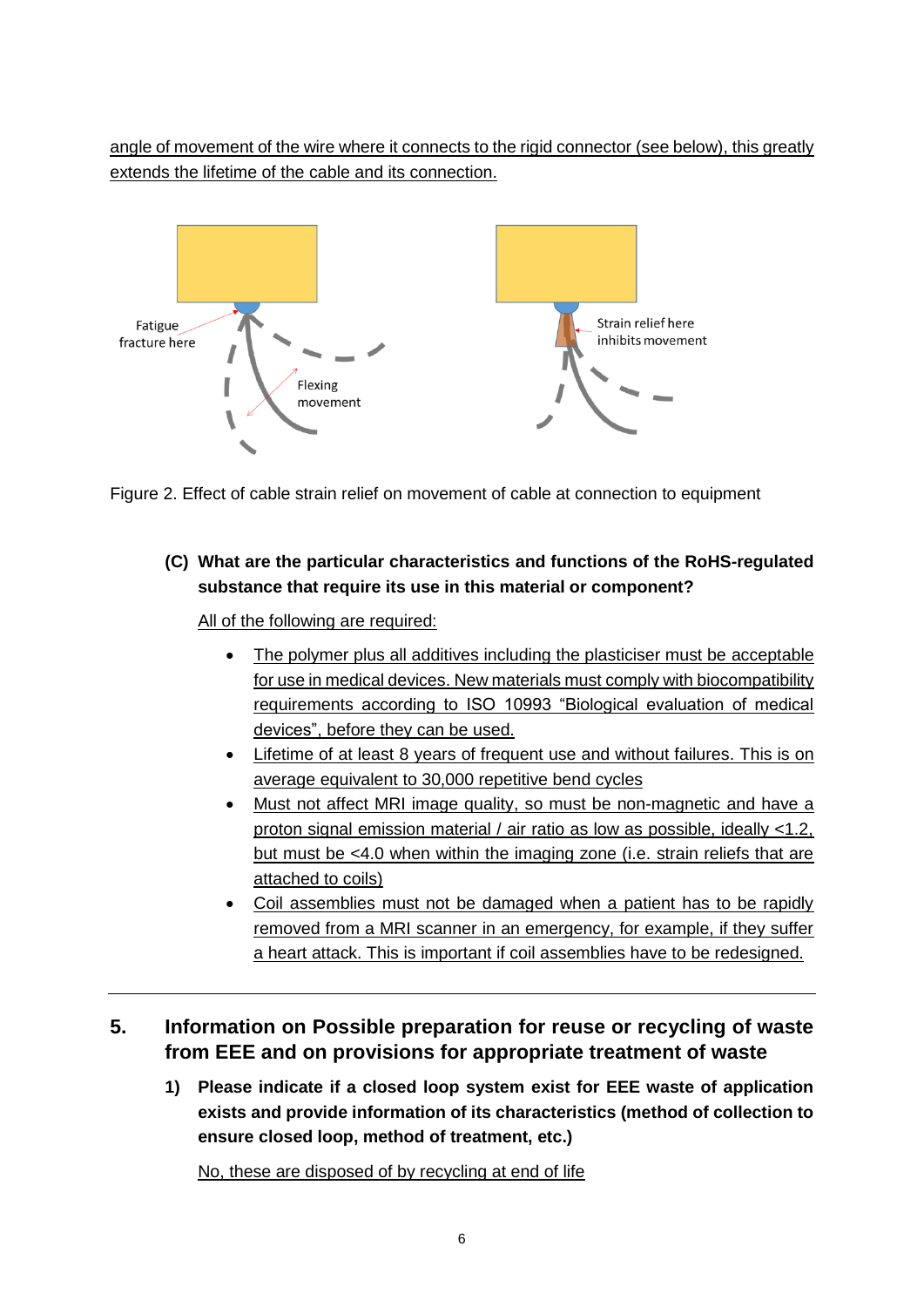#### **2) Please indicate where relevant:**

Article is collected and sent without dismantling for recycling

Article is collected and completely refurbished for reuse

 $\Box$  Article is collected and dismantled:

- $\Box$  The following parts are refurbished for use as spare parts:  $\Box$
- $\Box$  The following parts are subsequently recycled:

 $\boxtimes$  Article cannot be recycled and is therefore:

 $\boxtimes$  Sent for energy return – PVC strain reliefs are incinerated when the coils are processed to recover copper, lead, gold and other recyclable metals from the wires. Lead may occur in RoHS exempt forms and must be safely recovered by recycling.

 $\boxtimes$  Landfilled

**3) Please provide information concerning the amount (weight) of RoHS substance present in EEE waste accumulates per annum:**

 $\Box$  In articles which are refurbished

 $\Box$  In articles which are recycled

 $\boxtimes$  In articles which are sent for energy return 20kg

 $\boxtimes$  In articles which are landfilled 20kg

### **6. Analysis of possible alternative substances**

**(A) Please provide information if possible alternative applications or alternatives for use of RoHS substances in application exist. Please elaborate analysis on a life-cycle basis, including where available information about independent research, peer-review studies development activities undertaken**

There are many strain relief boots advertised for sale in the EU but many are made of PVC that contains DEHP. Medical device manufacturers cannot however use strain relief boots that are designed for electrical equipment and made with alternative polymeric materials to DEHP-PVC because these alternative polymers are not approved for human skin contact medical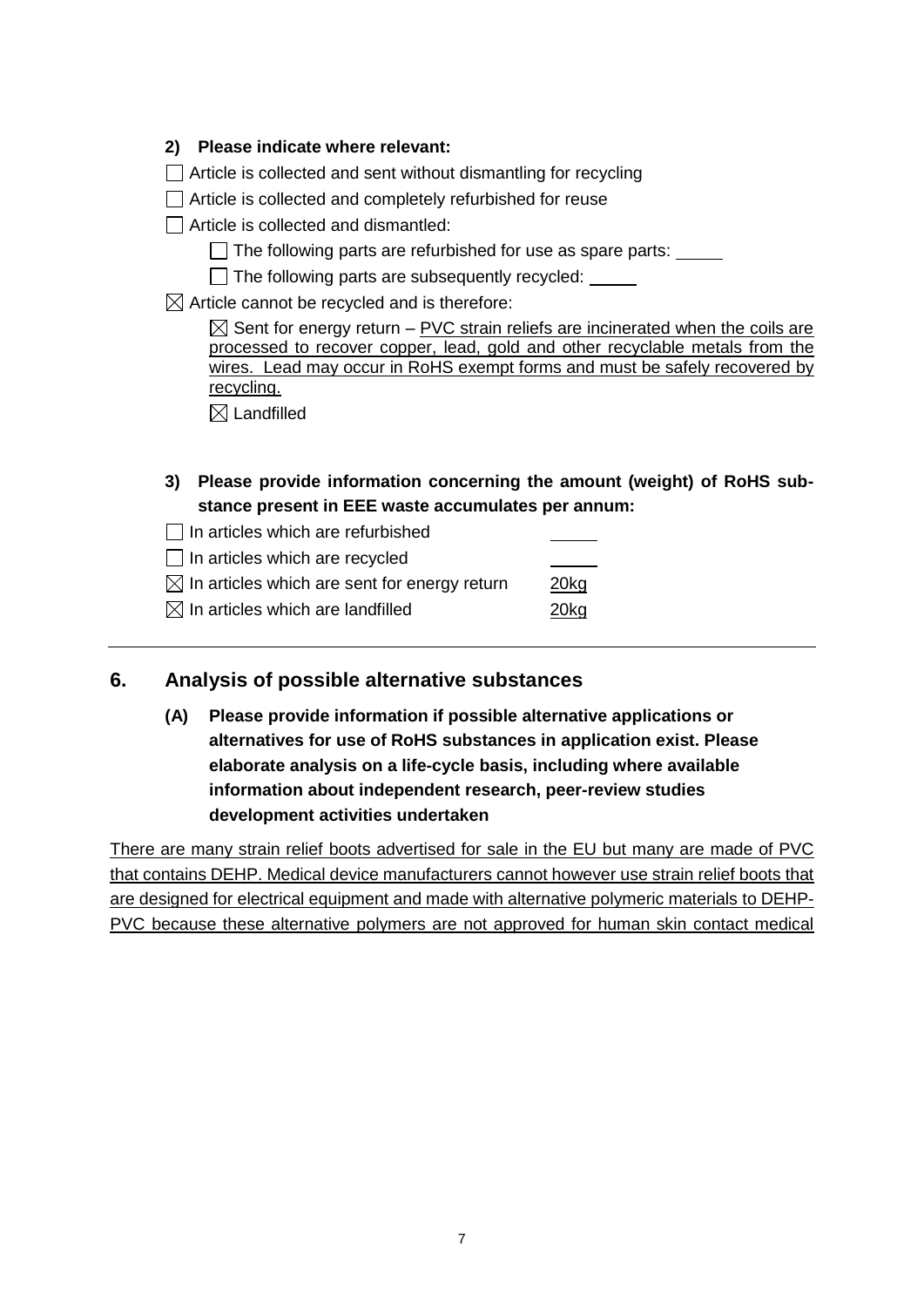use. Only substitute materials that pass the tests of ISO 10993 are acceptable as well as meeting all of the other requirements that are listed in section 4 (C).

Three options are being considered:

- a) Substitute polymers or
- b) PVC with alternative plasticisers
- c) Avoid using strain relief boots by redesign

#### **Evaluation of alternative polymers**

Due to the increasing number of substance restrictions and potential restrictions that affect PVC<sup>1</sup>, some medical device manufacturers are reluctant to use an alternative based on PVC as they will not want to be forced to substitute again in the future. Several other types of polymer have good biocompatibility but their flexibility will not be identical to DEHP-plasticised PVC and most are less flexible and so they may have shorter lifetimes in MRI coil assembly. If the strain relief is less flexible the cable's movement at the end of the strain relief will be larger which increases the risk from fatigue failure. Similarly, if the strain relief material is too flexible it will be less effective at reducing the movement angle of the cable at the contact location and this could fracture prematurely.

Nylon is less flexible than DEHP-plasticised PVC but has good biocompatibility and so this has been evaluated by General Electric Healthcare and the test results are as follows:

#### **Accelerated test results for potential alternative material**

Strain reliefs using a Nylon polymer were made through a moulding process and then tested on a cable to determine if the cycle life of the strain relief would be adequate in the application. These strain reliefs were flexed in a manner similar to that shown in Figure 2 which represents the movement that will be seen in daily use.

The strain reliefs were flexed and began cracking at 4000 cycles. Testing was continued to 15,000 cycles and the strain reliefs developed cracks through their body as shown below. Once cracked, the strain relief will no longer perform its intended function to decrease the stress on the cable protecting the insulated wire inside the cable. In the estimated useful 8 year lifespan of a coil, conservative estimates indicate a need for at least 23,000 cycles. This is based on 200 working days per year for 8 years and an estimated 14 scans per day. Some health care providers if specialized or running multiple working shifts will incur a greater number of cycles sooner. This is an estimate. At the time cracking began at 4000 cycles with the new nylon strain relief, the strain relief is considered failed. No observable cracks during the normal lifespan is required for ability to adequately clean the device between patient uses and to maintain an acceptable appearance. Operator manuals for the Coils indicate that any item

 $1$  For example the proposed RoHS restriction of diantimony trioxide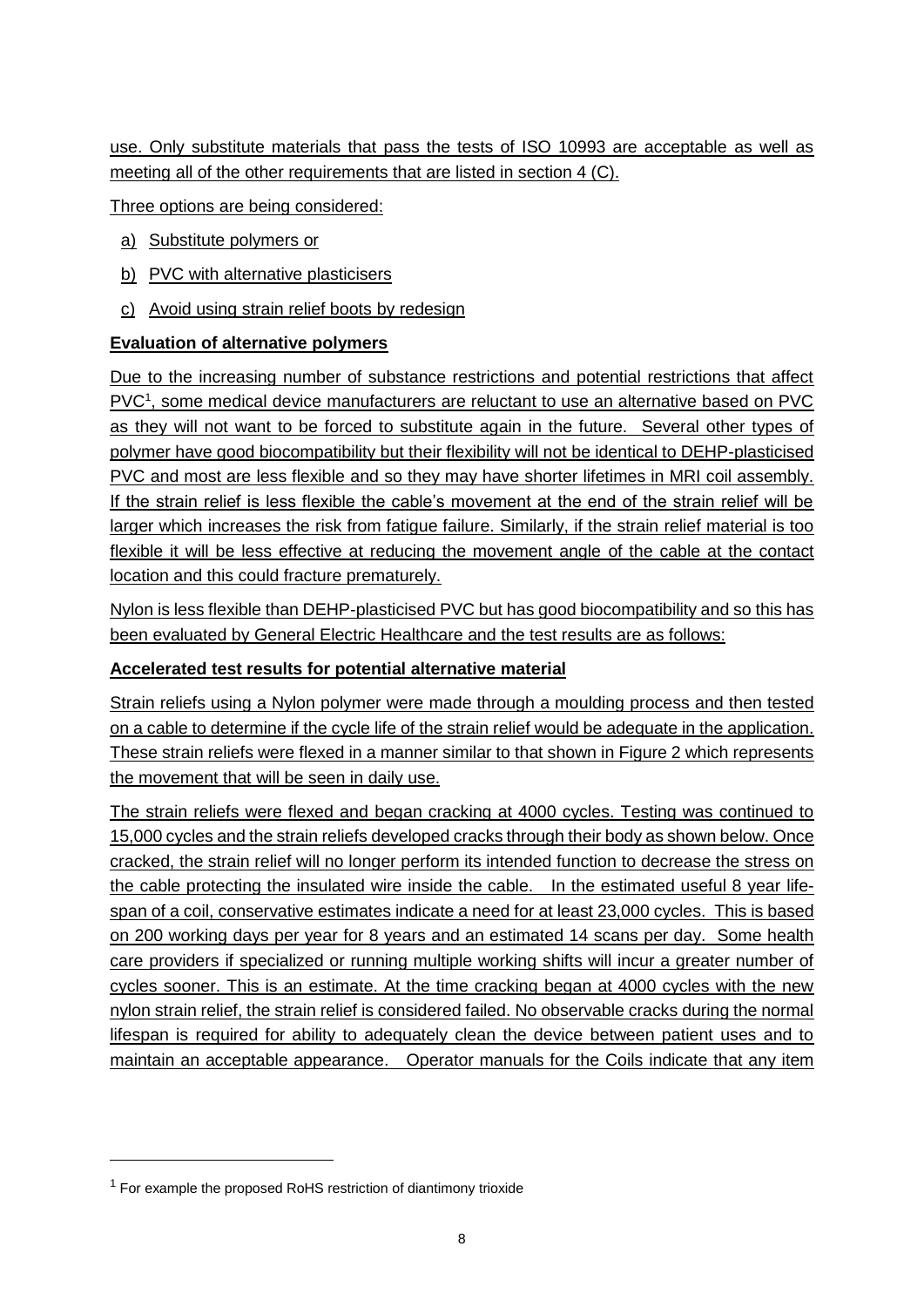showing physical damage such as a crack should be removed from use and sent to service immediately.

Two photos acquired during the testing are below a[sFigure 3.](#page-8-0) An X is marked on the area of fracture and then final separation in the second picture.

<span id="page-8-0"></span>Figure 3. **Cracked Bending Cycle**



**Separated After Test**



Results with nylon suggest that alternative polymers that are less flexible than plasticised PVC are likely to be unsuitable. Most flexible polymers are less flexible than plasticised PVC. Therefore, alternative plasticisers for PVC are also being evaluated.

### **Evaluation of substitute plasticisers in PVC**

PVC is widely used for cables in MRI because it exhibits a relatively small proton signal and so does not impair MRI image quality. Also, it has been used for over 20 years and so manufacturers have enough field data to know that it is reliable and has no harmful effects on patients. GE is evaluating possible substitute plasticisers in PVC strain reliefs and to minimise changes in performance, has evaluated the similar, but less hazardous diethylhexyl terephthalate. This has a chemical structure that is very similar to DEHP so it was hoped that it would not have a large negative effect on the MRI proton signal as well as giving a similar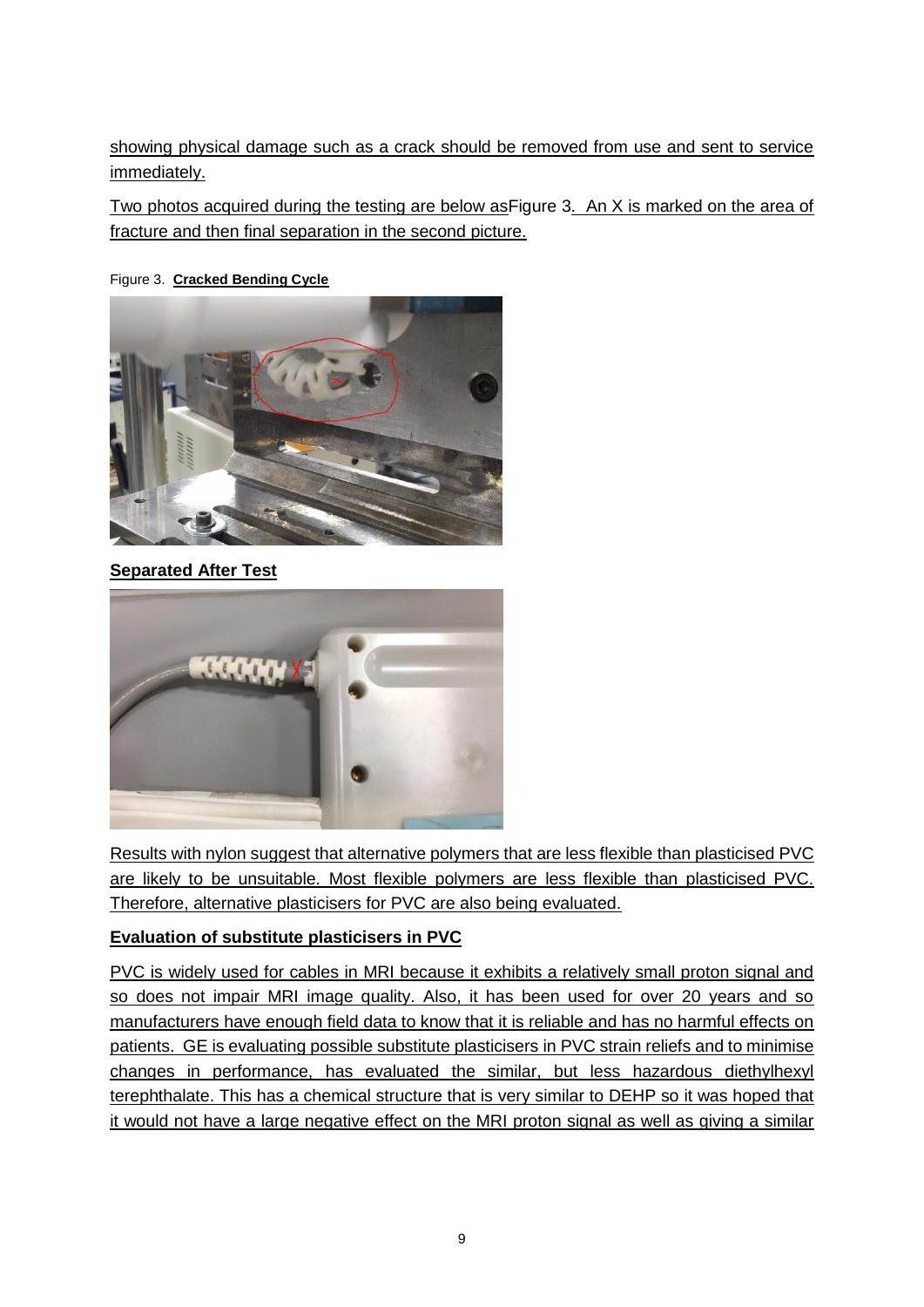flexibility. The same flexibility can be achieved if sufficient plasticiser is added to the PVC, but its viscosity is higher than that of DEHP:

DEHP Viscosity 56.6 mPa.s at 25<sup>°</sup>C

Diethylhexyl terephthalate<sup>2</sup> Viscosity 65 mPa.s at 25°C

As diethylhexyl terephthalate is more viscous than DEHP, more needs to be added to the PVC to achieve the same flexibility.

The first comparative testing to be carried out is MRI proton signal intensity measurement. Comparative tests with two grades of PVC were used, one being more flexible than the other. The more flexible versions are used for the strain reliefs furthest away from the patient and the less flexible material is used to attach the cable to the coil itself. Strain reliefs made with DEHP-PVC and diethylhexyl terephthalate-PVC (DEHT-PVC) were compared and the relative image intensity ratio from the polymer versus air was measured. Measurements were made within a range of "flip angles" because not only is image intensity important, but contrast between materials is also important (intensity and image contrast both vary with flip angle). Results are shown below:

| Flip angle        | 1    | າ<br>∠        | 3    | 4    |      | 6    |      | 8    | 10   | 15   |
|-------------------|------|---------------|------|------|------|------|------|------|------|------|
| DEHP ratio        | 10   | 17            | 17   | 17.1 | 15.7 | 15.1 | 13   | 12.4 | 9.9  | 6.2  |
| <b>DEHT</b> ratio | 10.8 | 19.4          | 19   | 21   | 19.9 | 18.4 | 15.4 | 15.2 | 11.4 | 7.4  |
| Increase in       |      |               |      |      |      |      |      |      |      |      |
| ratio             | 0.8  | $2.4^{\circ}$ |      | 3.9  | 4.2  | 3.3  | 2.4  | 2.8  | 1.5  | 1.2  |
| % higher          | 8.0  | 14.1          | 11.8 | 22.8 | 26.8 | 21.9 | 18.5 | 22.6 | 15.2 | 19.4 |

Table 1. Results for more flexible materials, durometer value 65

| Flip angle        |      | 2    | っ    | 4    | 5    | 6    |      | 8    | 10   | 15   |
|-------------------|------|------|------|------|------|------|------|------|------|------|
| DEHP ratio        | 1.6  | 2    | 1.7  | 1.9  | 1.8  | 1.8  | 1.5  | 1.4  | 1.1  |      |
| <b>DEHT</b> ratio | 1.8  | 2.4  | 2.5  | 2.5  | 2.3  | 2.1  | 1.8  | 1.8  | 1.5  | 1.1  |
| Increase in       |      |      |      |      |      |      |      |      |      |      |
| ratio             | 0.2  | 0.4  | 0.8  | 0.6  | 0.5  | 0.3  | 0.3  | 0.4  | 0.4  | 0.1  |
| % higher          | 12.5 | 20.0 | 47.1 | 31.6 | 27.8 | 16.7 | 20.0 | 28.6 | 36.4 | 10.0 |

The above results show that the DEHP-PVC material with durometer of 65 has too strong a signal for use close to the imaging zone as the relative image intensity values are more than 4.0. This material is therefore only used at least 30 cm away from the imaging zone where it has no detrimental effect. The results of the 65 durometer material with diethylhexyl terephthalate-PVC show that this has an even higher image intensity than DEHP-PVC, which indicates that it could give inferior imaging performance to DEHP-PVC. Results with the less

<sup>&</sup>lt;sup>2</sup> [http://www.lemonchem.com/wap\\_product\\_detail\\_en/id/10.html](http://www.lemonchem.com/wap_product_detail_en/id/10.html)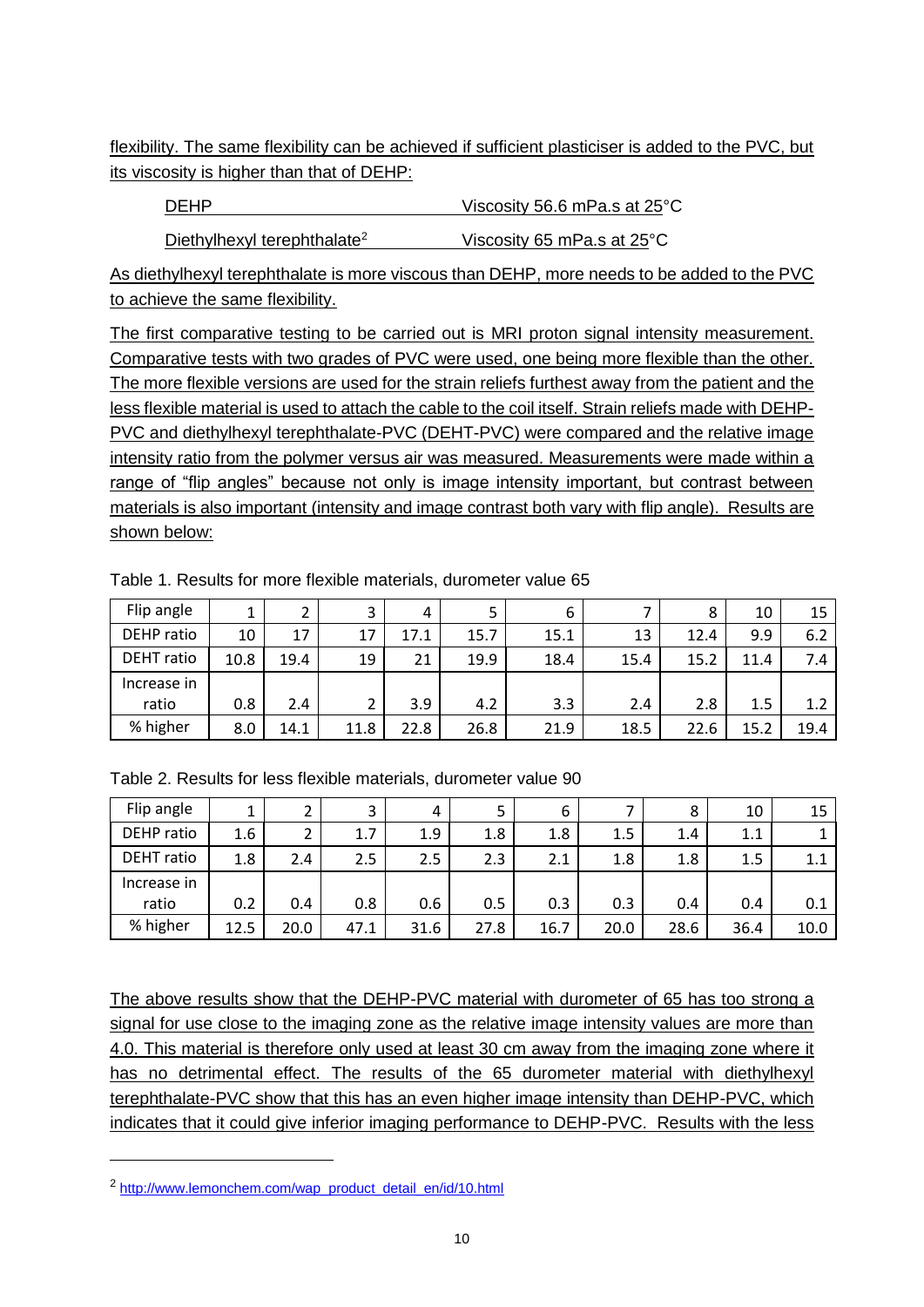flexible 90 durometer material also show that diethylhexyl terephthalate-PVC gives a higher proton signal intensity than DEHP-PVC. Although all values from the 90 durometer material are within the 4.0 ratio limit, they are mostly higher than the ideal 1.2 limit with both materials (except at flip angles of 15°), but values are much closer to the 1.2 ideal ratio with DEHP-PVC than with diethylhexyl terephthalate-PVC. Diethylhexyl terephthalate-PVC is again therefore inferior to DEHP-PVC so could affect image quality under the most demanding imaging conditions.

The most likely explanation for these results is that protons (hydrogen atoms) in the plasticiser molecules give much stronger MRI signal intensity than protons in the PVC polymer. This is indicated because 65 durometer PVC contains more plasticiser than the less flexible 90 durometer material and gives a stronger proton signal. The intensity of protons in the diethylhexyl alkyl groups of the terephthalate and the phthalate may be similar, but due to the higher viscosity of diethylhexyl terephthalate, a higher concentration must be used to achieve the same flexibility as DEHP-PVC to achieve the 90 durometer value. This result therefore indicates that other plasticisers that are more viscous than DEHP are also likely to have stronger MRI signal intensity (as higher concentrations would be needed) and so would also be less suitable than DEHP. The viscosity values of the two most commonly used substitutes for DEHP are higher than DEHP, as shown below:

Table 3. Viscosity of phthalate plasticisers

| <b>Phthalate</b>             | <b>Viscosity (source of data)</b>                               |
|------------------------------|-----------------------------------------------------------------|
| <b>DEHP</b>                  | 56.6 mPa.s (25°C), from Eastman SDS                             |
| DiNP (di-isononyl phthalate) | 85 - 100 mPa.S (20°C), from ExxonMobil<br>datasheet             |
| DiDP (di-isodecyl phthalate) | 110 - 125 mPa.S (20 $^{\circ}$ C), from ExxonMobil<br>datasheet |

At present, it appears that diethylhexyl terephthalate-PVC will be inferior to DEHP-PVC and other more viscous plasticiser will also be inferior. The biocompatibility and repetitive bend performance of diethylhexyl terephthalate-PVC are at present unknown and more time will be needed to carry out these tests. There is no certainty that these will be acceptable and as MRI proton signal intensity was inferior, alternative materials may be preferred.

### **Impact on healthcare in the EU**

Another issue would be the impact on healthcare providers in the EU if many types of MRI coils cannot be purchased by EU hospitals because manufacturers are unable to replace the DEHP-plasticised PVC strain relief boots either because compliant versions which meet all essential criteria cannot be developed or if the value of future sales is considered to be smaller than the potential substitution cost, which can be very significant. The latter is more likely to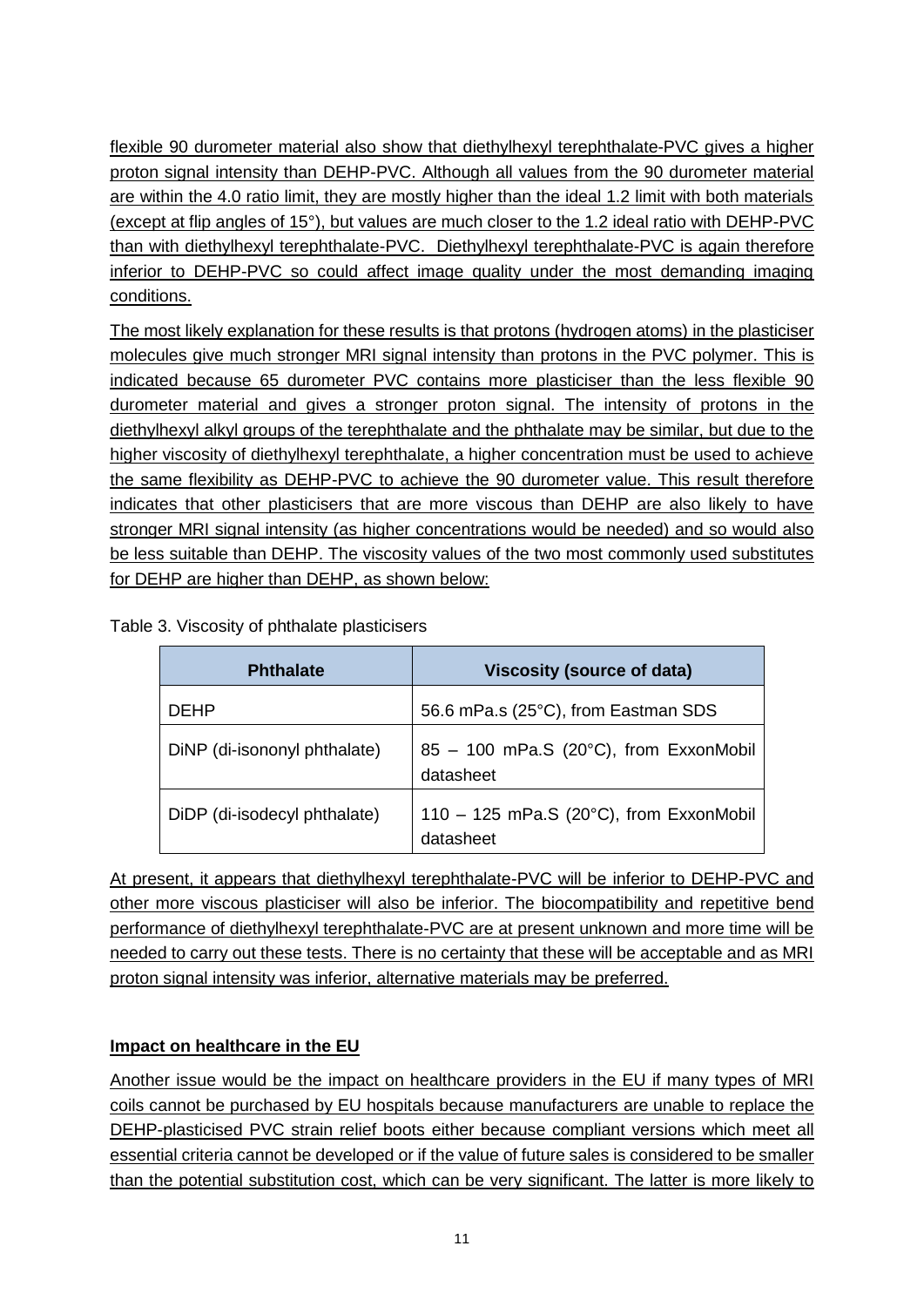occur if the only option is redesign (discussed below) because the costs for testing and trials is more likely to be relatively large and could exceed future profits. The costs include having to test all new coil assembly designs for reliability and performance as each design is different. The extent of movement and the stresses and strains of each strain relief depends on the design of each assembly and the coils vary in size and shape considerably to accommodate different parts of the human body.

Each manufacturer may make up to 100 different design of coils or more. When a hospital buys an MRI, it will also buy the coils that it believes will be frequently needed, but in the future, they may need to buy additional coils to image other parts of patient's bodies. Each MRI model will be made and sold over many years; a period much longer than is typical for consumer products. It is common for one model to be sold for over 10 years and the same types of coils designed for this MRI will be made and sold during this period and for several years after the last MRI of this model is sold. GE MRI generally can only use GE's coils and this situation is the same for all manufacturers' coils. Therefore, without this exemption, many types of coil will no longer be available to EU hospitals.

Without this exemption, manufacturers will have to make many types of coil designs obsolete either because DEHP-free strain reliefs cannot be obtained that meet all of the essential performance and reliability requirements or because the substitution costs would make continued production uneconomic. It would be unreasonable to significantly increase prices of coils to fund substitution research as EU hospitals all have limited funds and would not be able to buy coils that are considerably more expensive.

Currently there are more than 1900 GE MRI scanners installed in European hospitals which may correspond to a slightly lower number of EU hospitals. All of these hospitals and their patients will be affected negatively in their ability to provide MRI scan examination to patients if this exemption is not accepted. If hospitals are unable to buy the current wide range of MRI coils for their MRI scanners that they already own, the waiting time for receiving an examination are bound to increase and many patient's conditions would be more difficult to diagnose and treat as other less suitable methods would have to be used, if this is possible. For example, a whole body coil can be used to examine all parts of a patient's body, but the detail obtained for a small area such as a foot is less than that which can be obtained by a dedicated foot coil. Also, the time required to obtain a scan of a whole patient is much longer than a foot scan and this can cause delays, as MRI demand often exceeds their availability. Other techniques may not be suitable, for example, CT (Computed Tomography) is used to obtain 3-dimensional images of patients, but the information it provides is not the same as from MRI images, not to consider the unnecessary exposure to radiation

From online sources<sup>3</sup>, one MRI scanner typically treats around 4,500 patients per year (this is old and conservative data from 2004, the number is higher today). The impact described above

<sup>3</sup> <https://www.ncbi.nlm.nih.gov/pmc/articles/PMC2645123/>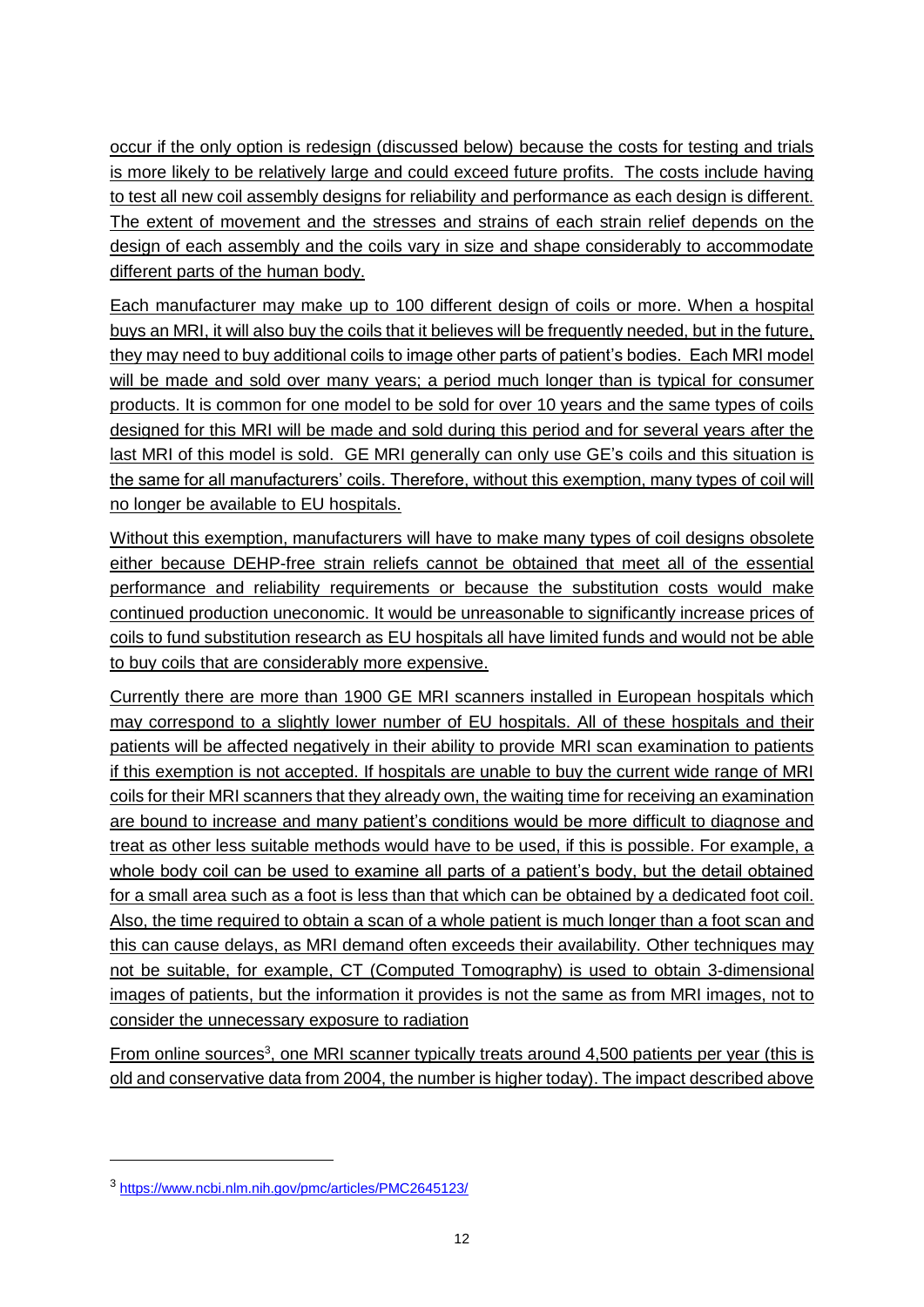on healthcare for patients can therefore affect more than 9,000,000 patients in Europe per year who could not be treated using the most suitable diagnostic equipment.

Another potential impact on healthcare could be the forced adoption of a less performing material, e.g. inferior image quality or shorter lifetime. Given the limited time left for substitution and the difficulties explain above, GE (and possibly other manufacturers) may be forced to adopt a less performing alternative to avoid not being able to supply coils. A regrettable substitution that will ultimately impact patients by providing less precise diagnostic or inferior reliability that prevents patients from being treated when needed. However, producing coils that are knowingly less reliable is not permitted by the Medical Devices Regulation and could result in withdrawal of EU approvals.

### **Impact of retarding new product innovations and development**

Another impact from substitution is described here. Medical device manufacturers are aware that the availability of trained engineers is limited and employers can choose whether these work on substitution or on new product development. Recruiting more experienced engineers is difficult as most of these will already be working for their competitors, so having to expend more effort on substitution can have a negative impact on innovation which can negatively impact on future health of EU citizens as explained below.

Diverting engineers away from new product development to modifying existing coil designs could negatively affect the future health of EU citizens. This is because the only reason for development of new medical devices is to produce new designs with superior diagnostic capability or superior medical procedures and treatments. In the example of MRI, recent new innovations have been to develop digital coils to replace analogue coil designs. One manufacturer claims that digital coils have 40% better signal to noise ratio than analogue designs<sup>4</sup>. This type of improvement in performance results in clearer images that enable doctors to be able to detect tumours and other harmful conditions much earlier and this improves the likelihood of recovery and recovery is likely to be faster and so incur smaller costs to hospitals. This type of development would not be possible or would at best be delayed if the engineers were diverted to redesign existing products for compliance purposes, but without performance improvement, as would be the case with alternatives to DEHP in strain reliefs. Quantitative life cycle comparison of the following two scenarios is however not possible:

Scenario a) developing new medical devices or

Scenario b) replacing DEHP

This is because the positive and negative impacts of each scenario are not directly comparable with each other and the potential impacts for hypothetical future developments cannot be quantified. However, these two scenarios can be compared qualitatively.

New medical products should usually have a smaller overall health and environmental impact to older designs because medical device manufacturers try to avoid using hazardous

<sup>&</sup>lt;sup>4</sup> <https://www.philips.co.uk/healthcare/education-resources/technologies/mri/dstream>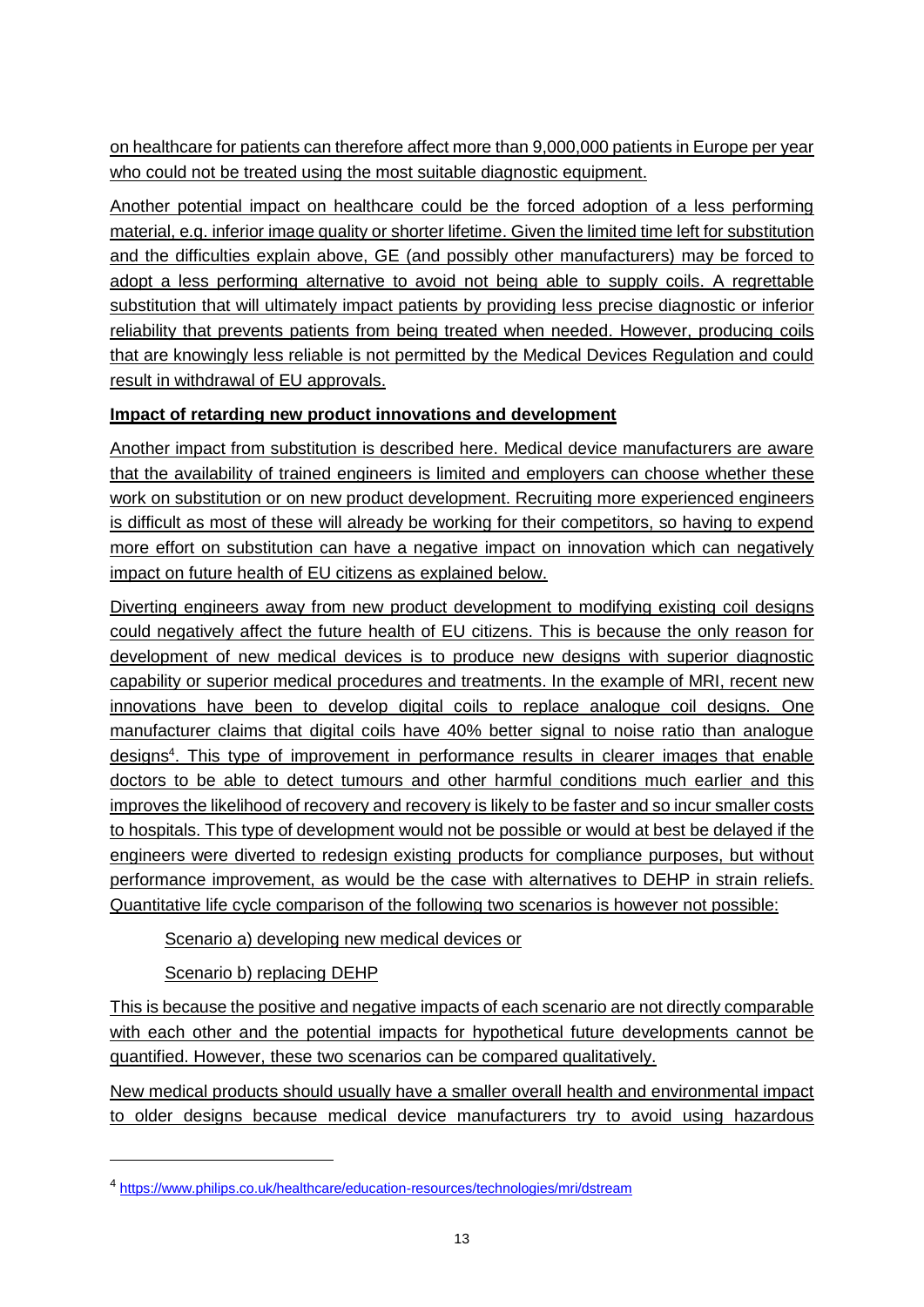substances in new designs as is required by a Medical Device Regulation standard<sup>5</sup>. Compliance with this standard could also give benefits at end of life. Substitution of DEHP should also have a benefit but DEHP is only one of the substances used, none of the other substances used for manufacture will be affected by substitution of one substance (DEHP) in a current product.

The largest potential benefit from new medical device development is at the use life cycle phase where the new technique will improve the health of EU citizens. There is no benefit from replacement of DEHP during the use phase as existing strain reliefs are approved for use in medical devices in the EU.

Although it is not possible to compare quantitatively the development of a hypothetical new medical device with replacement of DEHP in coil strain reliefs, it is clear that new medical device development could potentially give a more significant overall benefit than DEHP replacement.

### **Alternative coil designs without strain relief**

This is a theoretical substitute that is being considered by GE Healthcare, but at present, alternative designs with proven long-term reliability have not been developed by GE Healthcare. This substitution option is much more complex than replacement of an additive in a polymer as the entire coil assembly has to be redesigned. GE makes over 70 different coils, which is a typical number for most coil manufacturers, and every coil assembly would need to be redesigned, fully tested including repetitive bending, proton image intensity measured, biocompatibility, etc. and also tested with patients before re-approval under the Medical Devices Regulation can be obtained from an EU Notified Body as well as approval in other countries outside of the EU. As every coil design is different, redesign would need to be carried out mainly sequentially and so for over 70+ coils, this would take many years and could not be completed by July 2021.

**(B) Please provide information and data to establish reliability of possible substitutes of application and of RoHS materials in application**

Tests carried out using nylon as a possible substitute are given above in section 6 (A).

# **7. Proposed actions to develop possible substitutes**

<sup>5</sup> This is required by Medical Devices standard EN 60601-1-9:2007 "Medical electrical equipment - Part 1-9: General requirements for basic safety and essential performance - Collateral Standard: Requirements for environmentally conscious design"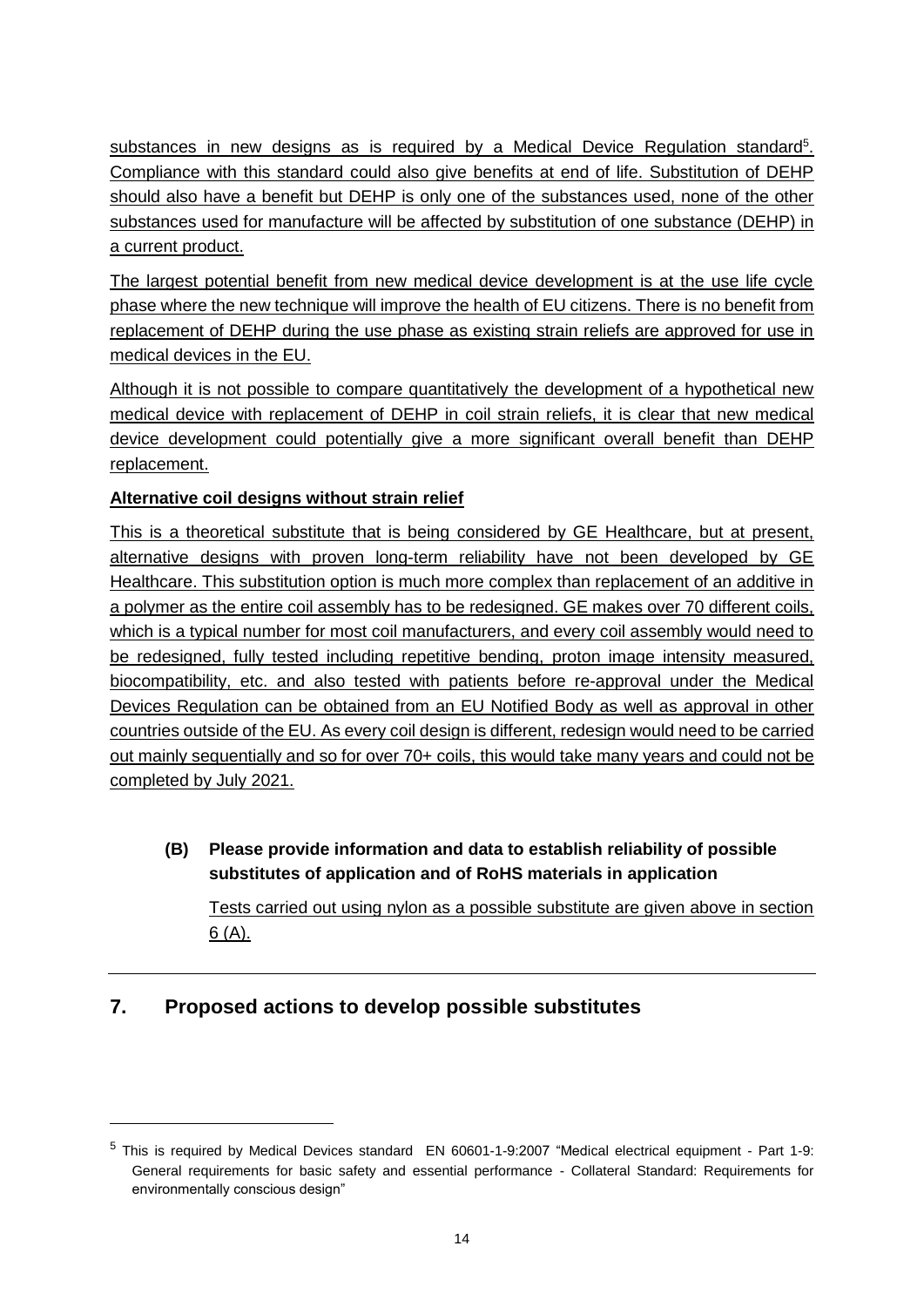**(A) Please provide information if actions have been taken to develop further possible alternatives for the application or alternatives for RoHS substances in the application.** 

Research by GE Healthcare to identify substitutes has been described above in section 6. There is no other relevant research by other organisations that has been published.

**(B) Please elaborate what stages are necessary for establishment of possible substitute and respective timeframe needed for completion of such stages.**

Medical device manufacturers need the following:

- Identify suitable alternative materials
- Measure MRI image intensity
- Carry out biocompatibility testing
- Manufacture strain relief boots for MRI coil assemblies and carry out reliability testing including repetitive bend testing

If results are satisfactory, medical device manufacturers are obliged by Medical device legislation to carry out internal verification and in some circumstances, requesting re-approval may be required. For this type of change, the most likely requirement is re-verification for each MRI coil design that is changed. .The timescale needed for substitution of the strain relief polymer for one MRI coil is:

| <b>Phase</b>                                                 | <b>Elapsed time for one coil</b> |
|--------------------------------------------------------------|----------------------------------|
| Identify materials                                           | Not known at present             |
| <b>Biocompatibility and other tests</b>                      | Ca. 6 months                     |
| <b>Reliability testing</b>                                   | $1 - 2$ years                    |
| Verification and global approvals if Up to 2 years<br>needed |                                  |

The timescale for redesign of over 70 MRI coils would be much longer than for one coil although only a representative selection of coil assemblies would need to be fully evaluated. GE Healthcare predicts that as long as a suitable substitute material can be identified, full substitution of DEHP-PVC with a DEHP-free material could be complete by January 2024.

There is however, uncertainty over the material substitution option as it is not known whether a suitable material can be identified that meets all of the criteria listed in section 4C. The alternative option of coil redesign is also uncertain as this work has only recently started. It would also take considerably longer than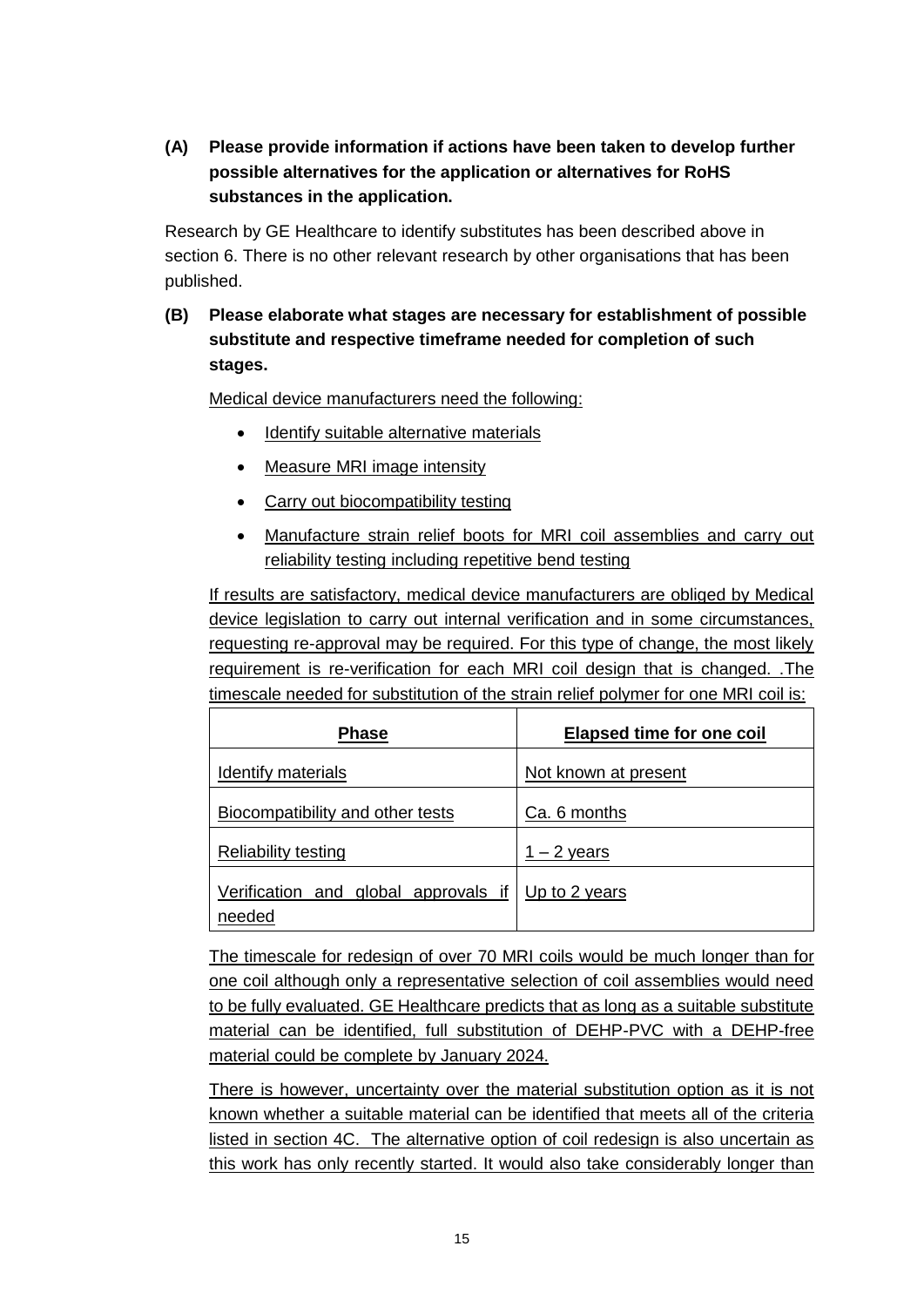material substitution as more trials and EU Notified Body approval would be needed.

### **8. Justification according to Article 5(1)(a):**

#### **(A) Links to REACH: (substance + substitute)**

- 1) Do any of the following provisions apply to the application described under (A) and (C)?
	- □ Authorisation

| $\boxtimes$ SVHC |  |
|------------------|--|
|                  |  |

- $\boxtimes$  Candidate list
- $\Box$  Proposal inclusion Annex XIV
- $\boxtimes$  Annex XIV

 $\boxtimes$  Restriction

| $\Box$ Annex XVII - restricted only in children's' and childcare |  |  |  |
|------------------------------------------------------------------|--|--|--|
| products, so not applicable                                      |  |  |  |

 $\boxtimes$  Registry of intentions - a restriction on materials with prolonged skin contact has been proposed. Strain relief boots of MRI coils will not have prolonged or frequent skin contact and so would be out of scope. Medical staff are instructed to route cables and the associated strain reliefs away from patients' skin.

 $\boxtimes$  Registration

2) Provide REACH-relevant information received through the supply chain. Name of document: **DEHP** registration: [https://echa.europa.eu/registration](https://echa.europa.eu/registration-dossier/-/registered-dossier/15358)[dossier/-/registered-dossier/15358](https://echa.europa.eu/registration-dossier/-/registered-dossier/15358)

#### **(B) Elimination/substitution:**

1. Can the substance named under  $4.(A)1$  be eliminated? See 6 (A) above

□ Yes. Consequences?

 $\boxtimes$  No. Justification: See section 6

- 2. Can the substance named under  $4.(A)1$  be substituted? See 6  $(A)$  above
	- $\Box$  Yes.

 $\Box$  Design changes:

 $\Box$  Other materials:

 $\Box$  Other substance:

 $\boxtimes$  No.

Justification: See section 6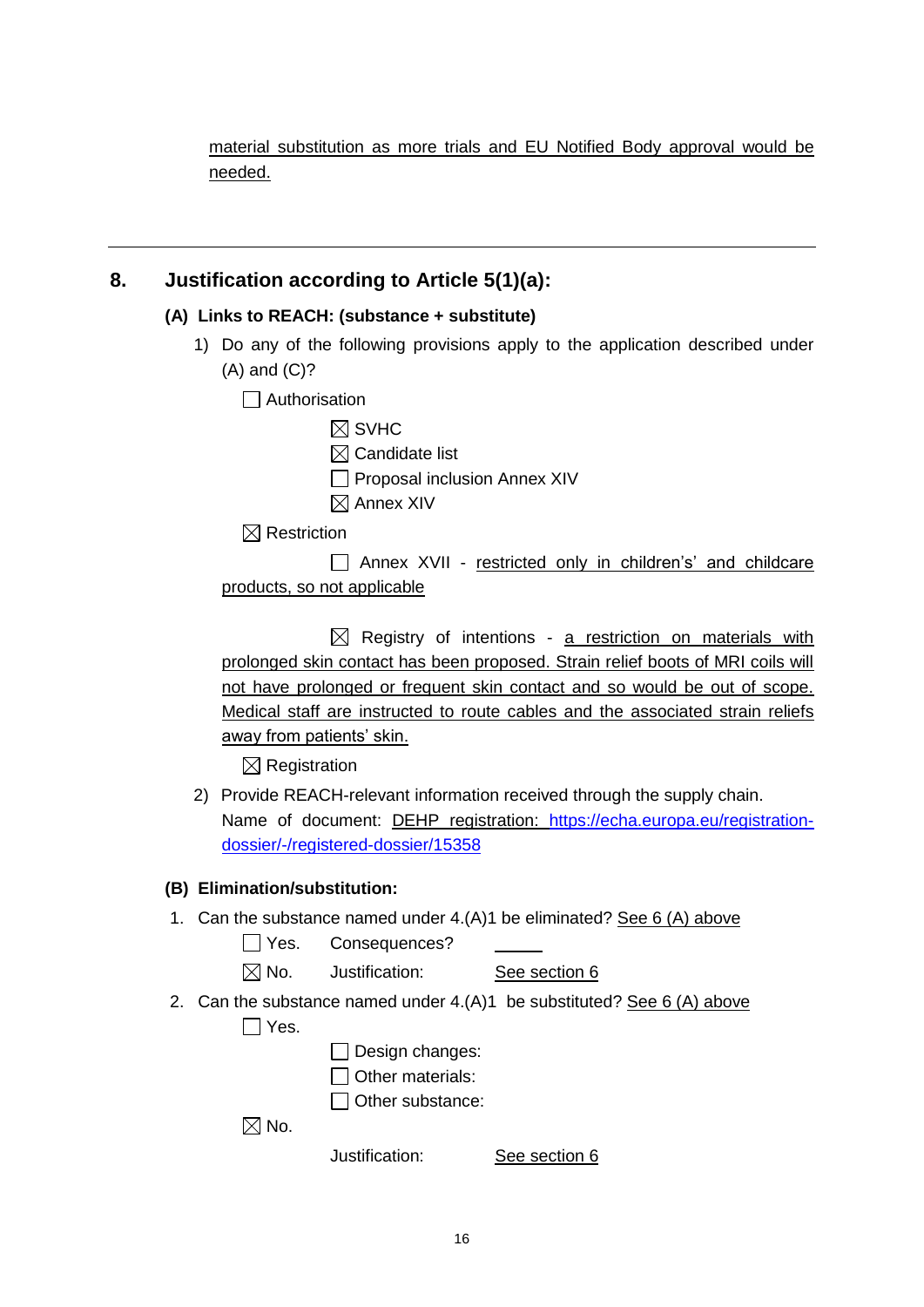- 3. Give details on the reliability of substitutes (technical data + information): See 6 (A) above
- 4. Describe environmental assessment of substance from 4.(A)1 and possible substitutes with regard to
	- 1) Environmental impacts: See 6 (A) above
	- 2) Health impacts: See 6 (A) above
	- 3) Consumer safety impacts: See 6 (A) above
- $\Rightarrow$  Do impacts of substitution outweigh benefits thereof? See 6 (A) above Please provide third-party verified assessment on this:

### **(C) Availability of substitutes:**

- a) Describe supply sources for substitutes: Although many flexible polymers are available, they cannot be used until the work described above has been carried out and they are proven to meet all of the essential criteria
- b) Have you encountered problems with the availability? Describe: Suitable substitutes have not yet been identified
- c) Do you consider the price of the substitute to be a problem for the availability?

 $\Box$  Yes  $\boxtimes$  No

d) What conditions need to be fulfilled to ensure the availability? More time is needed

### **(D) Socio-economic impact of substitution:**

- $\Rightarrow$  What kind of economic effects do you consider related to substitution?
	- $\Box$  Increase in direct production costs
	- $\boxtimes$  Increase in fixed costs for research, testing and re-approvals
	- $\Box$  Increase in overhead

 $\boxtimes$  Possible social impacts within the EU See 6 (A) above Negative impact if hospitals cannot buy additional coils. If hospitals are unable to buy the current full range of coils, diagnosis and treatment times will be longer and some alternative method that have to be used may be less effective.

 $\Box$  Possible social impacts external to the EU – none as most countries do not yet restrict DEHP

Other:

 $\Rightarrow$  Provide sufficient evidence (third-party verified) to support your statement:  $\frac{1}{\sqrt{1-\frac{1}{n}}}\sqrt{1-\frac{1}{n}}$ 

# **9. Other relevant information**

**Please provide additional relevant information to further establish the necessity of your request:**